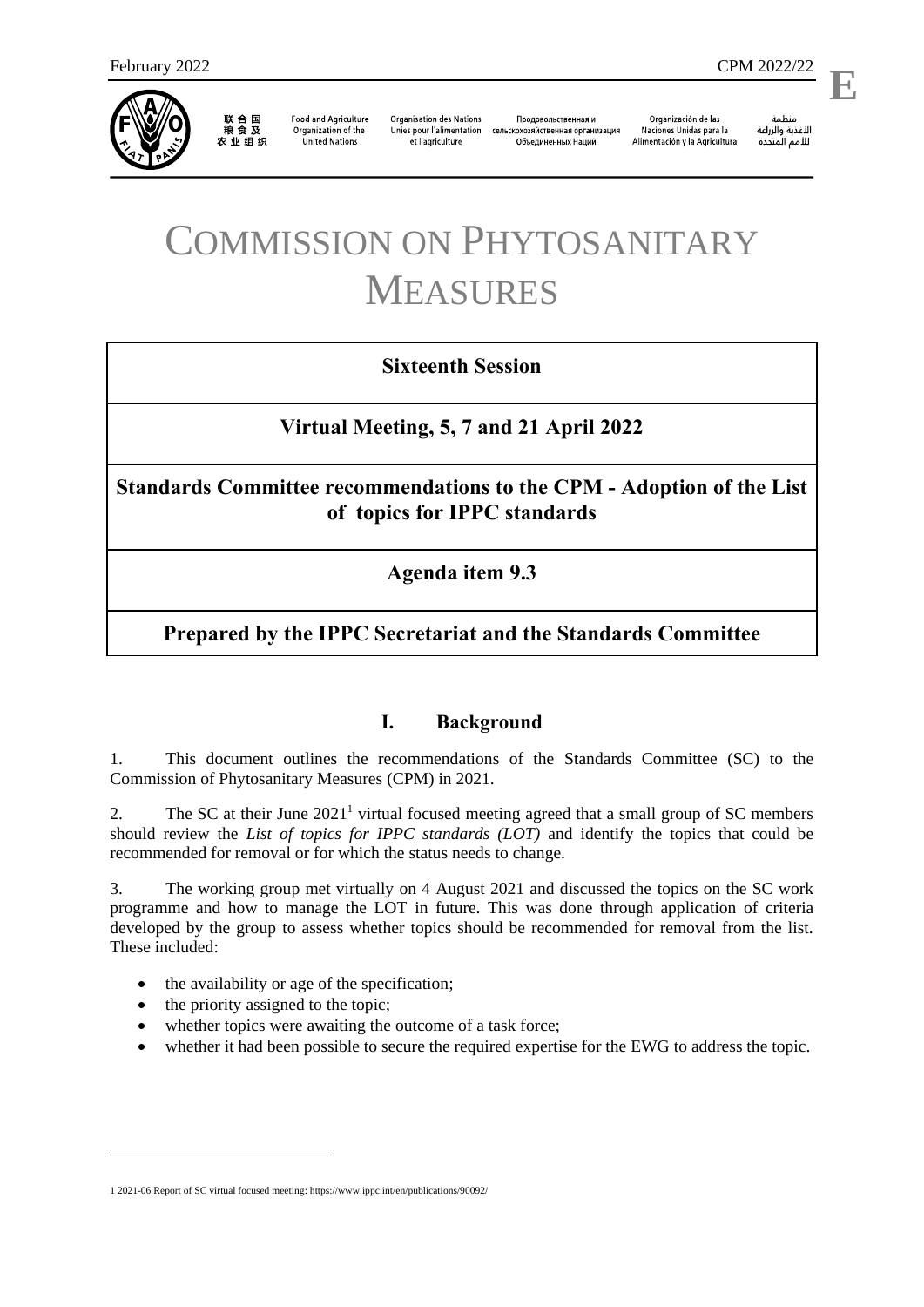4. The LOT was reviewed using these criteria and presented to the SC at their September 2021<sup>2</sup> virtual focused meeting for consideration. The SC discussed the proposals and agreed to present the recommendations to the CPM-16 (2022) for adoption.

## <span id="page-1-0"></span>**II. SC modifications to the List of Topics for IPPC Standards**

5. Modifications to subjects and their priorities have been delegated to the SC. The SC modifies the LOT by adding, deleting, or modifying the following subjects: terms for consideration by the Technical Panel on the Glossary (TPG), diagnostic protocols for consideration by the Technical Panel on Diagnostic Protocols (TPDP), and phytosanitary treatments for consideration by the Technical Panel on Phytosanitary Treatments (TPPT).

6. This section summarizes adjustments to the CPM *List of topics for IPPC standards (LOT)* database, which can be viewed on the International Phytosanitary Portal  $(IPP)^3$ .

7. In January 2021, the SC had agreed (via eDecision) that revisions of four adopted DPs be included in the TPDP work programme with the following priorities as agreed at their meeting in June 2021:

- Revision of DP 3 (*Trogoderma granarium*) with priority 1
- Revision of DP 27 (*Ips* spp.) with priority 1
- Revision of DP 9 (Genus *Anastrepha*) with priority 2
- Revision of DP 25 (*Xylella fastidiosa*) with priority 2

8. Please refer to the reports of the SC June  $2021<sup>1</sup>$  $2021<sup>1</sup>$  $2021<sup>1</sup>$  virtual focused meeting, the SC September 202[12](#page-1-0) virtual focused meeting and the SC November 2021<sup>4</sup> meeting for all modifications that have been incorporated into the LOT database in 2021.

9. Other adjustments made by the SC during 2021 are provided below.

#### **A. SC June 2021 meeting:**

10. The SC removed the following glossary term from the LOT:

 $\bullet$  "quarantine area" (2012-006)

11. The SC added the following diagnostic protocols (DPs) to the LOT in January 2021 (via eDecision) and assigned the priorities in June 2021:

- Revision of DP 03 *Trogoderma granarium* (2021-001), priority 1
- Revision of DP 27 *Ips* spp. (2021-004), priority 1
- Revision of DP 09 Genus *Anastrepha* (2021-002), priority 2
- Revision of DP 25 *Xylella fastidiosa* (2021-003), priority 2

# **III. Recommendations to the CPM**

#### **A. SC September and November 2021 meetings:**

12. The SC recommend to remove the following topics from LOT based on the assessment against the criteria above (Part I) and outlined in the table presented in Appendix 1 of this paper:

• Efficacy of measures (2001-001)

1

<sup>2</sup> 2021-09 Report of SC virtual focused meeting:<https://www.ippc.int/en/publications/90346/>

<sup>3</sup> LOT database[: https://www.ippc.int/en/core-activities/standards-setting/list-topics-ippc-standards/list](https://www.ippc.int/en/core-activities/standards-setting/list-topics-ippc-standards/list)

<sup>4</sup> 2021-11 Report of SC November meeting:<https://www.ippc.int/en/publications/90567/>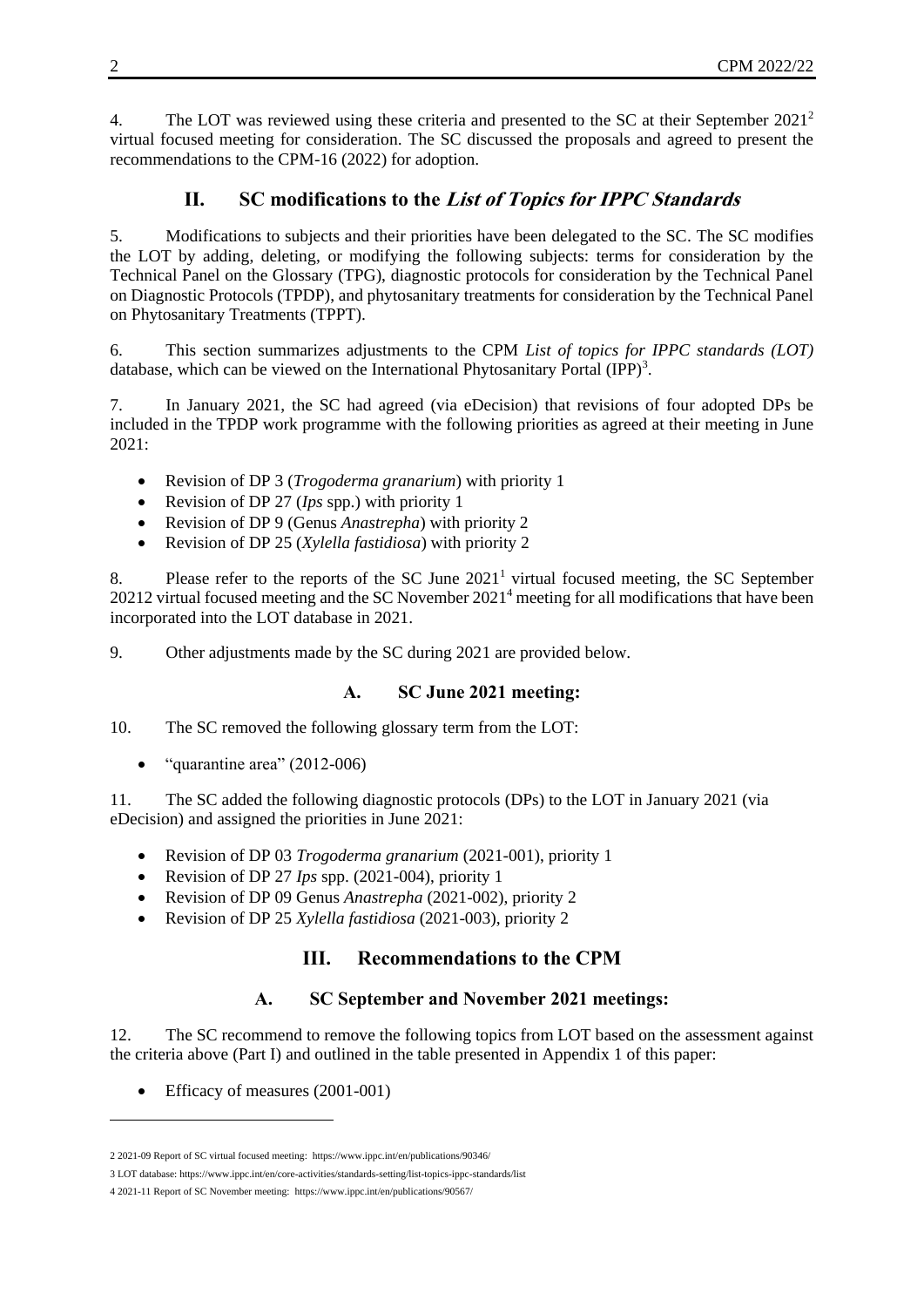- Revision of ISPM 15 (*Regulation of wood packaging material in international trade*): Criteria for treatments for wood packaging material in international trade (2006-010)
- Safe handling and disposal of waste with potential pest risk generated during international voyages (2008-004)
- International movement of cut flowers and foliage (2008-005)
- International movement of grain (2008-007)
- International movement of wood products and handicrafts made from wood (2008-008)
- Supplement Guidance on the concept of probability of transfer to a suitable host and establishment as used in a pest risk analysis for quarantine pests to ISPM 11 (2015-010)

13. The SC noted the value of some of the specifications developed for these topics in the development of other ISPMs. For example, the specification for *Efficacy of measures* will be available to the EWG revising the Pest Risk Analysis standards and those developed for commodity standards will be available should they support development of submissions to a future Call for Topics.

#### **IV. Decisions**

- 14. The CPM is invited to:
	- 1) *Note* the adjustments made by the SC to the list of subjects (Part II)
	- 2) *agree* to remove the topics as recommended by the SC (Part III, see Appendix 1 of this document);
	- 3) *adopt* the *List of topics for IPPC standards*, with the above adjustments (Part III).